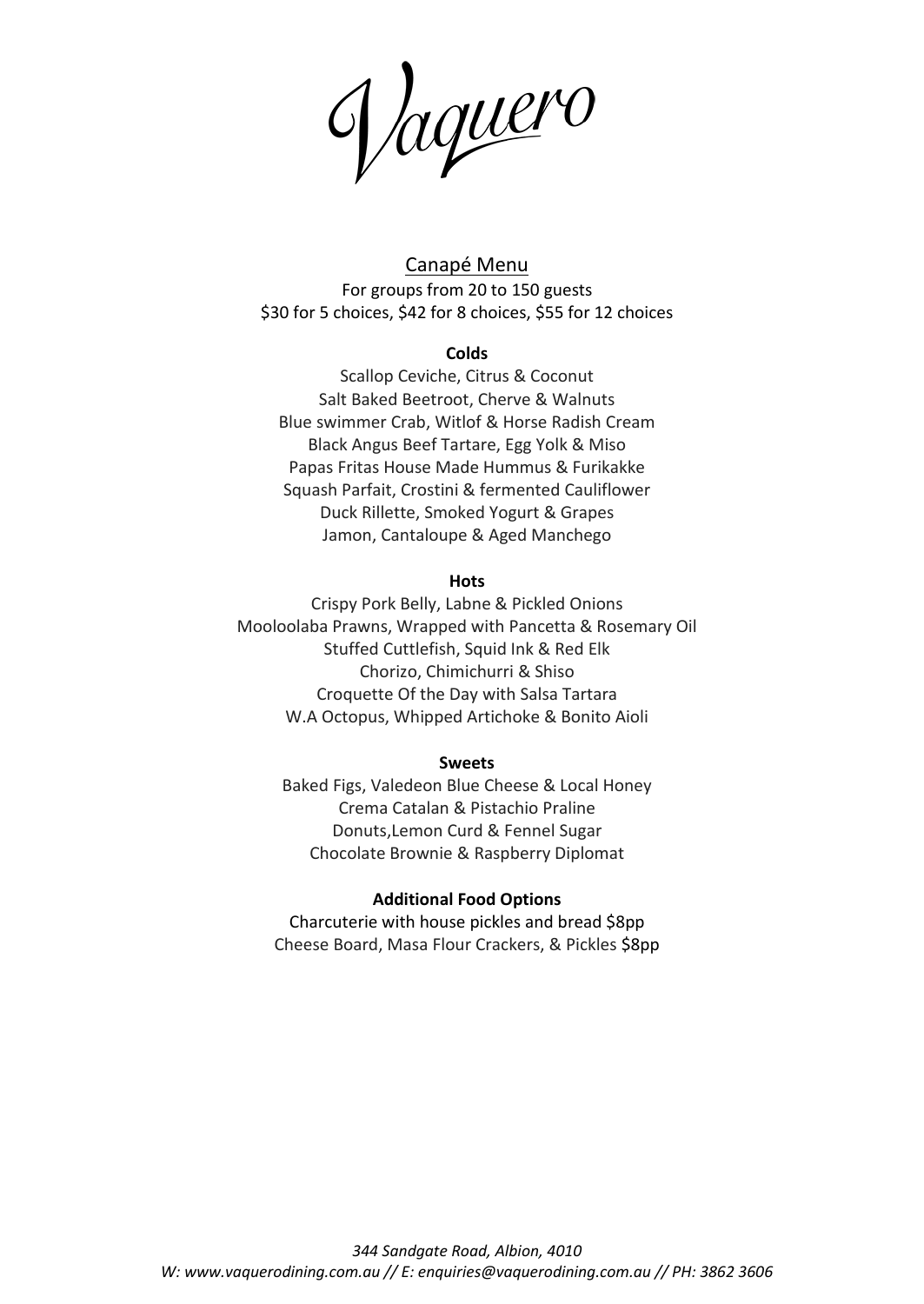Jaquero

# Feast Banquet Menu

Entrée & Main, \$45 *//* Main & Dessert, \$47 *//* Entrée, Main & Dessert, \$55 *This menu is perfect if you aren't satisfied with one dish, you always eat off your partners plate or you just like to be surprised. Let the team spoil you while you disappear from the world for a little while. Your body will thank you for it.* 

> **Entrée** [ to share] Charcuterie, House Pickles & Sourdough *(GFO, DF0)*

**Main** [Both to share] Petite Beef Tenders & Seasonal Vegetables (GF, DFO) Coal Roasted Pork & Seasonal Vegetables (GF, DFO)

**Sides** [both to share] Charred Broccoli, Smoked Yogurt, Furrikakke (DFO, GF, V) Basque Potatoes, Pickled Onions, Bravas Sauce, Garlic Aioli (DF, V)

**Dessert** [to share]

Petit Fours, A Mixture Of All Our Sweet Desserts *(GFO, DFO)*

# Group Choice Menu

Entrée & Main, \$65 *//* Main & Dessert, \$62 *//* Entrée, Main & Dessert, \$75 *This menu is perfect to allow your guests to create their very own Vaquero experience. Tailored menu full of Vaquero's favorites allowing you disappear from the world for a little while*

> **To Start** [to share] Sourdough, Smoked Black Garlic Butter (DFO) **Entree** [choose one] Wood Fired Lamb Ribs, Chimichurri, Sorrel (GF, DF) Eggplant Tostadas, Agrodolce, Pinenuts (DF, GF, V) Beef Carpaccio, Manchego Custard, Rocket, Crispy Capers, Honey-Truffle Dressing (GF)

**Mains** [choose one] Potato & Leek Pavè, Pumpkin, Goats Curd, Crispy Sage (GF, DFO, V) Wagyu Beef Skirt, Peppers, Onion Rings, Jus de Veau (GFO, DFO) Pan Fried Barramundi, Whipped Bacalao, Warrigal Greens, Almonds (GF, DFO)

> **Sides** [to share] Charred Broccoli, Smoked Yogurt, Furrikakke (DFO, GF, V)

**Desserts** [choose one] Chocolate Nemesis, Vanilla Mascarpone, Rhubarb (GF) Triple Cream Brie, Masa Flour Crackers, & Pickles (GFO) Blackberry Sorbet, Burnt Meringue, Blackberry Compote (DF, GF)

*344 Sandgate Road, Albion, 4010 W: www.vaquerodining.com.au // E: enquiries@vaquerodining.com.au // PH: 3862 3606*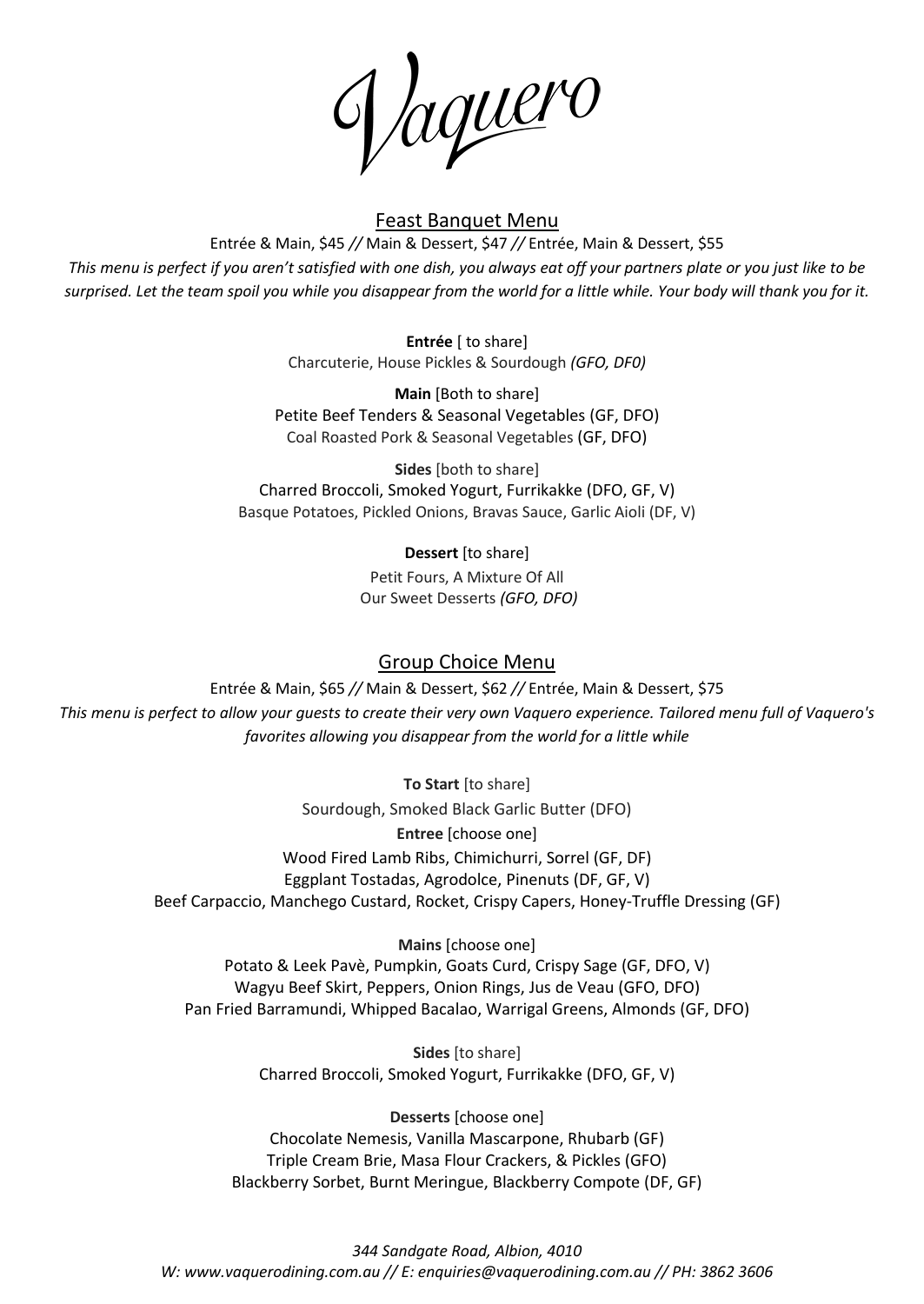

## Beverage Options

*Vaquero Dining offers a large range of Beers, Wines & Spirits. This allows you to celebrate & enjoy your experience while sipping on cocktails, catching up over beers & relaxing with a glass of red*

> Beverage Package Two hours \$45pp // 1-hour extension \$22pp Cocktail on arrival \$15pp

> > Pizzini Prosecco Tin Cottage Sauvignon Blanc Zinio Tempranillo Barose Rose

Catchment Session ale Brewdog Pale ale

Soft Drinks & Juices

## **ON CONSUMPTION**

Not sure if everyone will drink? Beverages charged as you go might be the best solution.

If you'd like to know the limit, set a tab and we'll let you know when it's coming close